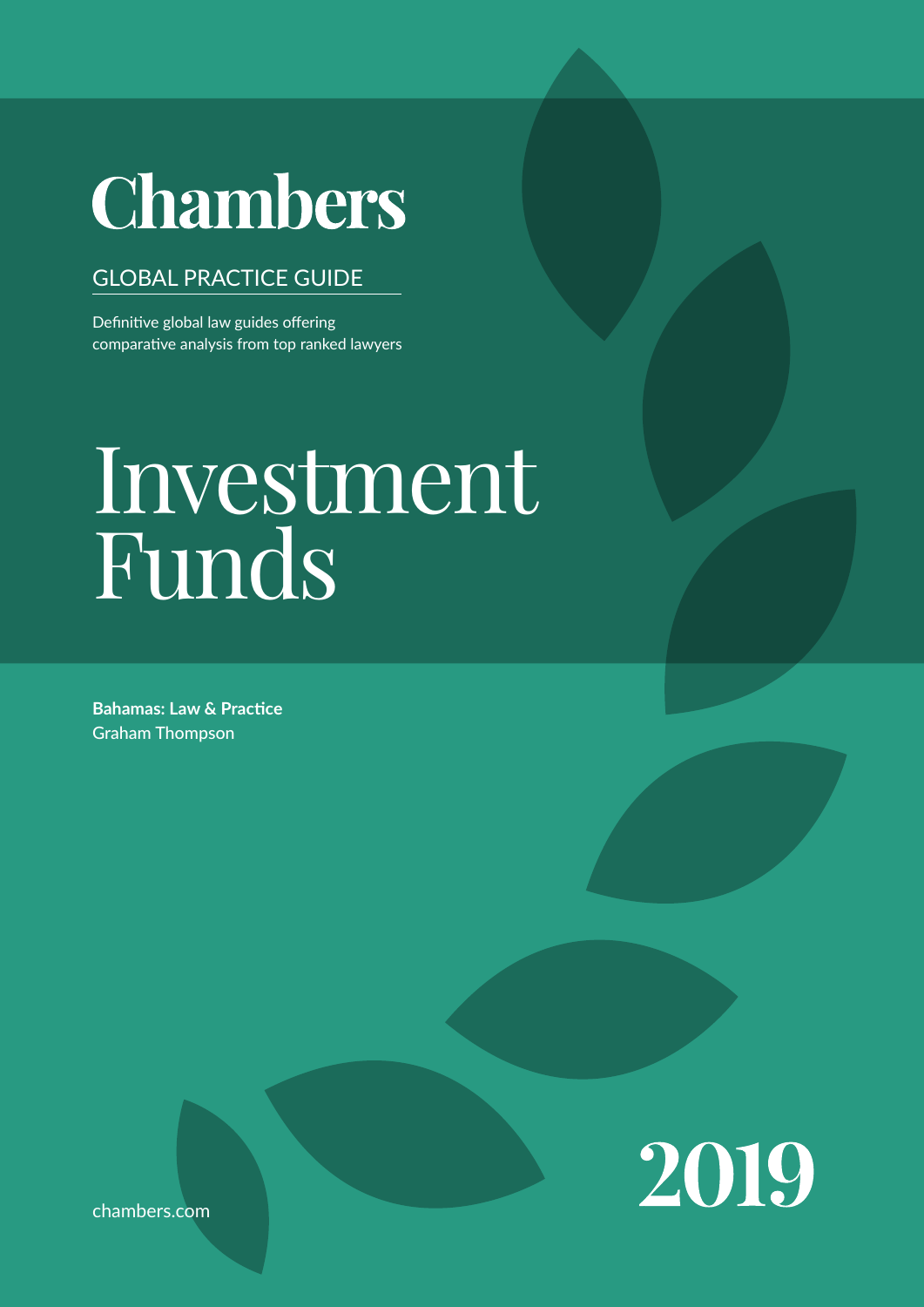## <span id="page-1-0"></span>Law and Practice

*Contributed by Graham Thompson*

## **Contents**

|                                   | <b>1. Fund Formation</b><br>p.35 |                                                   |      |  |
|-----------------------------------|----------------------------------|---------------------------------------------------|------|--|
|                                   | 1.1                              | Formation of Investment Funds                     | p.35 |  |
|                                   | 1.2                              | Raising Capital from Investors                    | p.35 |  |
|                                   | 1.3                              | Common Process for Setting Up Investment          |      |  |
|                                   |                                  | Funds                                             | p.35 |  |
|                                   | 1.4                              | Regulation of Fund Structures                     | p.35 |  |
|                                   | 1.5                              | Limited Liability                                 | p.36 |  |
|                                   | 1.6                              | Common Tax Regimes                                | p.36 |  |
|                                   | 1.7                              | <b>Investment Sponsors</b>                        | p.36 |  |
|                                   | 1.8                              | <b>Disclosure Requirements</b>                    | p.36 |  |
|                                   | 1.9                              | Legal Forms                                       | p.36 |  |
|                                   |                                  | 1.10 Regulatory Status                            | p.37 |  |
|                                   |                                  | 1.11 Legal, Regulatory or Tax Legislative Changes | p.38 |  |
|                                   | <b>2. Fund Investment</b>        |                                                   |      |  |
|                                   | 2.1                              | Types of Investors                                | p.38 |  |
|                                   | 2.2                              | Legal, Regulatory and Investment Structures       | p.38 |  |
|                                   | 2.3                              | Legal, Regulatory or Tax Themes/Issues            | p.38 |  |
|                                   | 2.4                              | Restrictions on Investors                         | p.39 |  |
|                                   | 2.5                              | <b>Marketing Restrictions</b>                     | p.39 |  |
| 3. Regulatory Environment<br>p.39 |                                  |                                                   |      |  |
|                                   | 3.1                              | Regulatory Regime                                 | p.39 |  |
|                                   | 3.2                              | Territorial Reach of Regulators                   | p.39 |  |
|                                   | 3.3                              | Regulatory Approval                               | p.39 |  |
|                                   | 3.4                              | Authorisation of Marketing Activities             | p.40 |  |
|                                   | 3.5                              | <b>Investor-Protection Rules</b>                  | p.40 |  |
|                                   | 3.6                              | Approach of the Regulator                         | p.40 |  |
|                                   |                                  |                                                   |      |  |

| <b>4. Fund Finance</b><br>p.40 |                                               |      |  |  |
|--------------------------------|-----------------------------------------------|------|--|--|
| 4.1                            | Access to Fund Finance                        | p.40 |  |  |
| 4.2                            | Borrowing Restrictions/Requirements           | p.40 |  |  |
| 4.3                            | <b>Securing Finance</b>                       | p.40 |  |  |
|                                | 4.4 Common Issues in Relation to Fund Finance | p.40 |  |  |
|                                | <b>5. Tax Environment</b>                     | p.40 |  |  |
| 5.1                            | Tax Framework                                 | p.40 |  |  |
|                                | 5.2 Tax Treaty Network                        | p.40 |  |  |
|                                | 5.3 FATCA and CRS Regimes                     | p.40 |  |  |
|                                | 5.4 Tax Structuring Preferences of Investors  | p.41 |  |  |
|                                | 6. Miscellaneous                              | p.41 |  |  |
| 6.1                            | Asset Management Industry Bodies              | p.41 |  |  |
| 6.2                            | Preference for Courts or Arbitration          | p.41 |  |  |
| 6.3                            | Level of Litigation/Arbitration               | p.41 |  |  |
| 6.4                            | Periodic Reporting Requirements               | p.41 |  |  |
|                                | 6.5 Powers of Attorney                        | p.41 |  |  |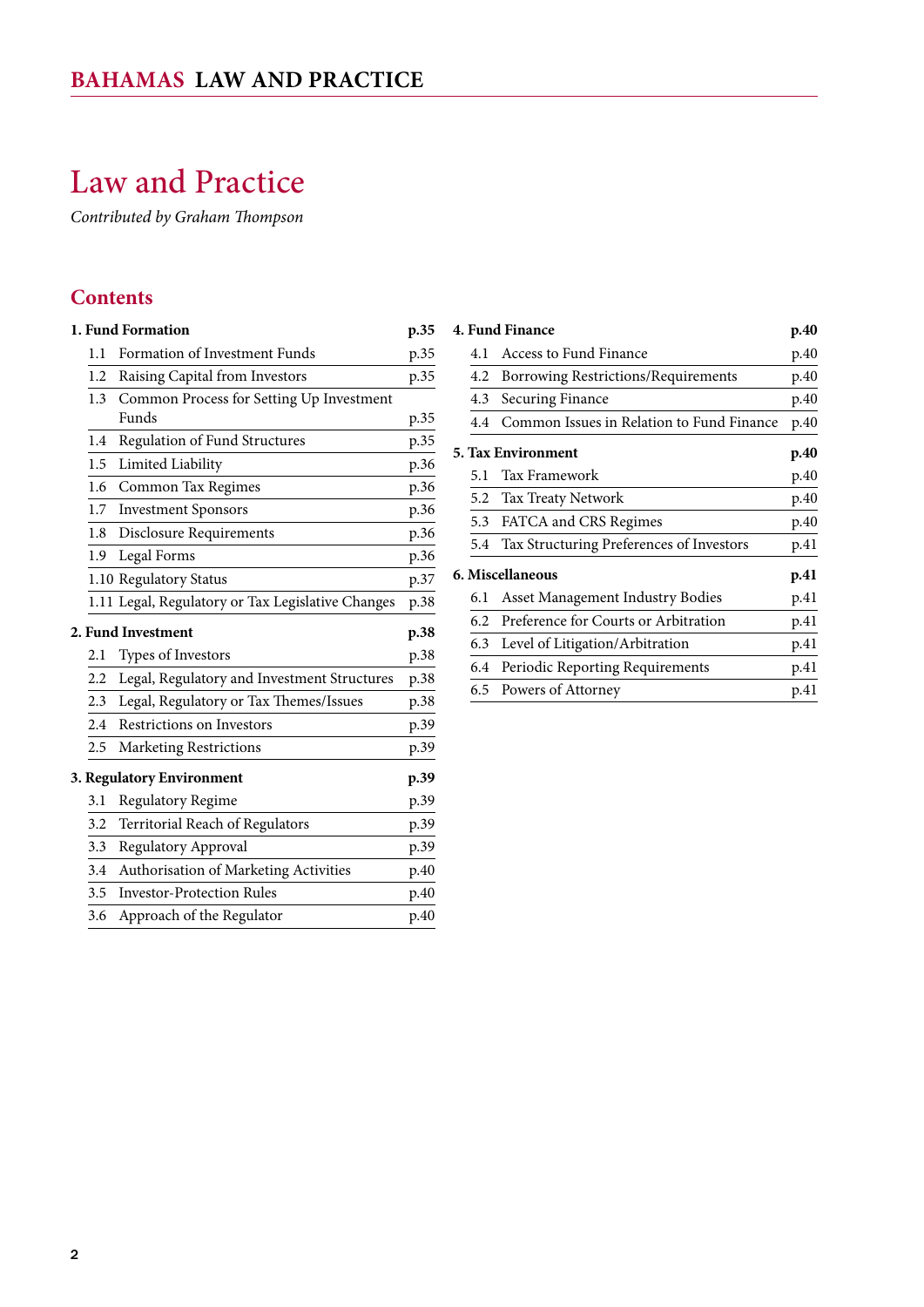**Graham Thompson** has been one of the pre-eminent law firms in the Bahamas since 1950. The firm operates four offices located throughout the Bahamas and the Turks and Caicos Islands. The firm is well-regarded for its work with high net worth private clients, providing tailored advice, with internationally recognised expertise in trusts, foundations, private trust companies, wills and estates; this underpins the firm's successful practices in family law, offshore financial centres, banking and capital markets. Graham Thompson's key practice areas include: private clients, trusts and estates (estate and trust structuring, foundations, trust company licensing private trust companies); banking and finance (real estate financing, asset leasing and financing,

corporate finance, restructuring, financial services law and regulation, loans, debentures and mortgages, receivership); corporate, commercial and securities (capital markets, joint ventures, restructuring, liquidation and insolvency, mergers and acquisitions, pension schemes, private equity funds, unit trusts, investment funds, IPOs); property and development (hotels, resorts and mixed-use developments, condominiums and time shares, government approvals and exchange control, private and commercial mortgages, real property taxes, subdivision planning and structuring, second home acquisitions and sales, title insurance and opinions); and insurance (captive insurance, domestic and external insurance).

## **Authors**



**Sean McWeeney QC** is a partner and chairs the firm's corporate and financial services practice group. His key practice areas are: banking and finance; corporate, commercial and securities; and private clients, trusts and estates. He is an

acknowledged specialist in trusts, corporate restructurings, bank regulatory law and mergers and acquisitions. Mr McWeeney is a former Attorney General of The Bahamas. It was during his tenure that the company laws of the Bahamas were modernised with the introduction of the International Companies Act and the Companies Act. Similarly, the Trusts (Choice of Governing Law) Act (designed to insulate Bahamian trusts against foreign forced heirship claims) and the Fraudulent Dispositions Act (designed to facilitate asset protection trusts) were among the many legislative reforms instituted during Mr McWeeney's tenure that were aimed at enhancing the competitive position of the Bahamas in the offshore financial services market. He is a member of the Bahamas Bar Association and the Society of Trust and Estate Professionals (STEP).



**Aliya Allen** is a partner at the firm. Her key practice areas include banking law, investment funds, securities law, trusts and estate planning and structuring, securitisation and capital markets. Aliya is a former CEO and Executive Director of

the Bahamas Financial Services Board (BFSB). While at the BFSB, she led the development, drafting and introduction of the Investment Condominium (ICON), a structure for the organisation of investment funds. She also led the Graham Thompson team working as technical advisers to the Bahamas Securities Commission on the overhaul of the Investment Fund Act, with a view to strengthening regulation of the sector and improving long-term growth and competition for this investment product; she has served in similar capacities related to the sector's most recent legislative developments. Aliya is a member of the Bahamas Bar Association and the Honourable Society of Gray's Inn, London.



**Sarah Packington** is an associate at the firm. Her key practice areas are banking and finance, corporate, commercial and securities, insurance. Sarah works regularly on corporate finance matters including corporate restructurings,

start-ups, private equity funds, mergers and acquisitions, cross-border securities business and various other regulatory matters within the securities industry. She frequently advises domestic and international institutions on regulatory and compliance matters. She is well-versed in registering and advising asset managers, securities and investment advisors, broker-dealers and administrators with the Securities Commission. Sarah is a member of the New York State Bar Association and the American Bar Association.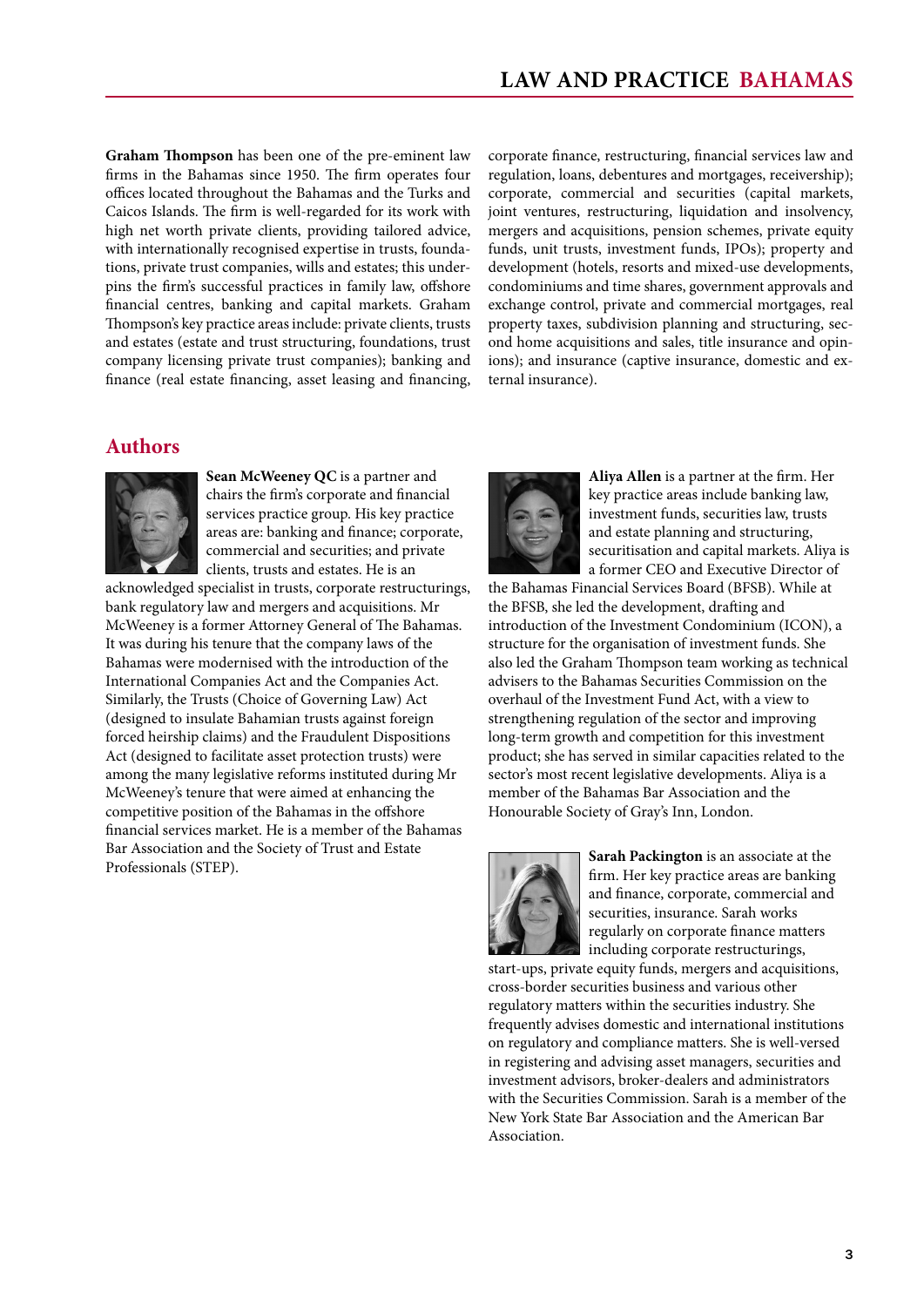## <span id="page-3-0"></span>**1. Fund Formation**

## **1.1 Formation of Investment Funds**

The Bahamas is frequently used by advisers and managers for the formation of investment funds. Presently there are over 800 licensed and regulated investment funds, with numbers steadily increasing year after year.

The Bahamas' regulatory framework is flexible and accommodates a wide variety of strategies including pure hedge funds, money market, private equity, real estate and distressed debt. A large majority of investment funds on the register in The Bahamas are private funds for a small number of investors, typically employed by family offices and related investors. Of these private funds, management of family wealth tends to be the primary reason for establishment. There are, of course, a number of institutional funds with a long-term commitment to The Bahamas. The new Investment Funds Bill (the Bill), which is expected to be tabled in Parliament in Q1 of 2019, is set to attract more institutional clients with a focus on investment management and custody.

## **1.2 Raising Capital from Investors**

Due to exchange controls in The Bahamas, established investment funds typically raise capital from international investors outside of The Bahamas. Investment funds can be organised to raise capital domestically, subject to the approval of the Exchange Control Department of the Central Bank of The Bahamas (the Central Bank). Whether this approval is necessary will depend on the currency of the investment fund.

## **1.3 Common Process for Setting Up Investment Funds**

An investment fund can be licensed by the Securities Commission of The Bahamas (the Commission) or, save for a standard fund, by an unrestricted investment fund administrator in The Bahamas.

While The Bahamas has several different types of investment funds (which are discussed in further detail below), there are common documents required for all registration types, these include:

- an application form;
- an offering memorandum (or term sheet) which complies with the disclosure requirements in Schedule 1 to the Investment Funds Regulations;
- • a subscription agreement which complies with the requirements in the Investment Funds Act;
- directors authorising resolutions;
- constitutive documents:
- • due diligence on directors, senior officers, substantial shareholders, promoters, investment managers or investment advisers;
- • certificate of compliance, issued by Bahamian counsel; and
- the prescribed application fee.

The Commission, in their discretion, may also request any other documents they feel are necessary to license or register an investment fund.

## **1.4 Regulation of Fund Structures**

Under the current Investment Funds Act, 2003 (IFA), investment fund managers need not be licensed or registered in The Bahamas. However, once enacted, the Bill will require that all investment fund managers be licensed or registered in The Bahamas.

Licensing will be required for investment fund managers of standard funds or non-Bahamas based investment funds (NBBF) whose sole nexus to The Bahamas is the investment management of the NBBF.

Prior to the promulgation of the Commercial Entities (Substance Requirement) Act, 2018 (CESA), it was not common to have a fund manager carrying out significant activities in The Bahamas. This was due to a carve out in the Securities Industry Act, 2011 (SIA) which exempts fund managers from requiring to be licensed as a registered firm if the fund manager was incorporated under the laws of The Bahamas and solely managed investment funds established under the IFA.

The CESA requires that an investment fund manager that is incorporated or registered in The Bahamas under the International Business Companies Act, 2000 (IBC Act) demonstrate economic substance in The Bahamas. Economic substance is comprised of a two-pronged test, namely that (i) core income generating activities (CIGA) are carried out in The Bahamas, and (ii) that the investment manager is directed and managed in The Bahamas.

## CIGA includes:

- the taking of business decisions on the holding and selling of investments;
- • calculating risks and reserves;
- taking decisions on currency or interest fluctuations and hedging positions; and
- preparing relevant regulatory or other reports for government authorities and investors.

Given that a fund manager need not be incorporated in The Bahamas to manage a Bahamas fund, the CESA will not affect all fund managers who manage Bahamas funds. However, the CESA will impact the significant number of fund managers established as international business companies (IBCs) for private funds utilised for wealth management purposes.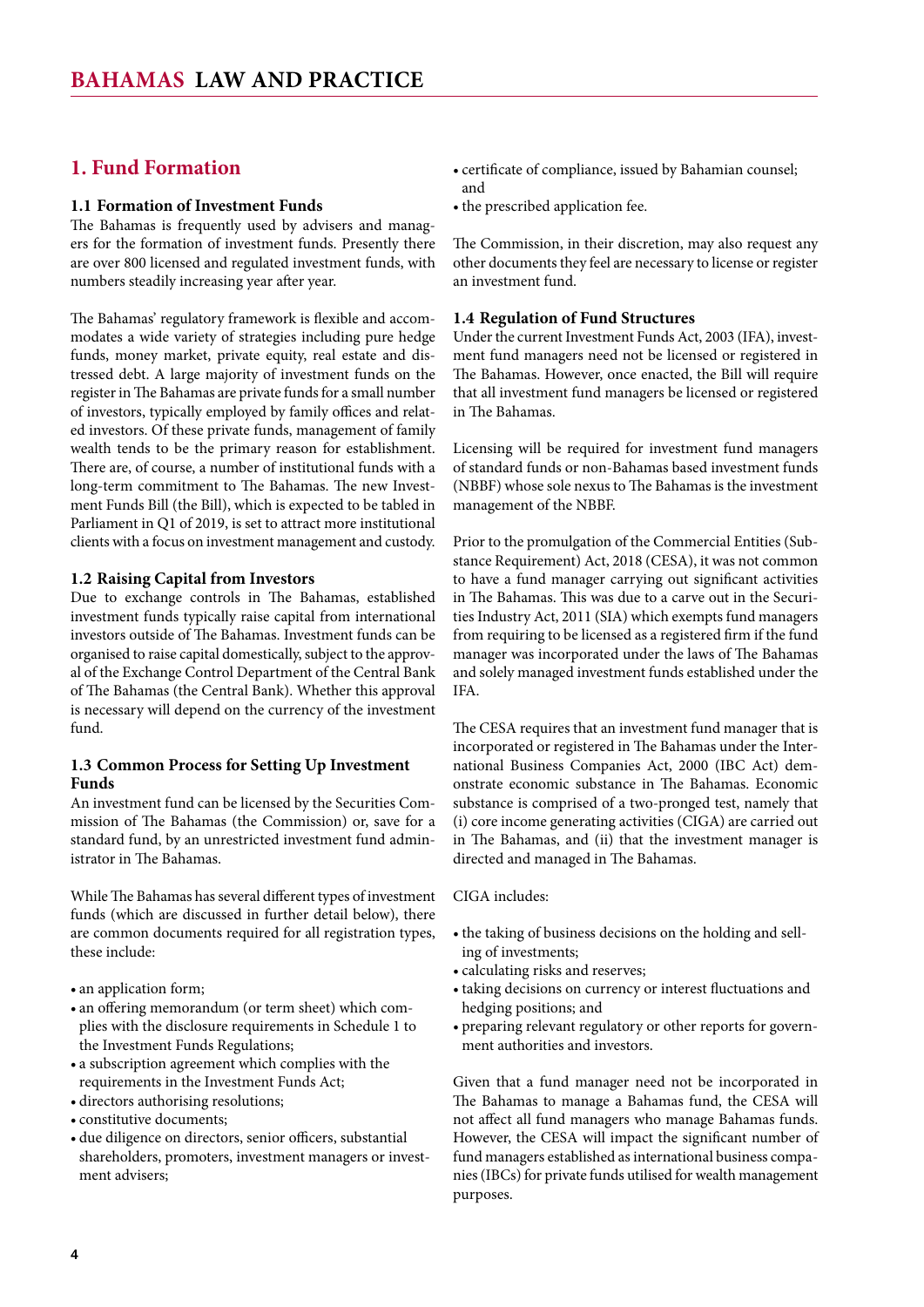## <span id="page-4-0"></span>**1.5 Limited Liability**

Investors in The Bahamas may benefit from limited liability depending on the underlying structure of the investment fund. There are six different types of underlying vehicles which may be used to establish an investment fund. These include IBCs, domestic companies, exempted limited partnerships, unit trusts, segregated accounts companies and investment condominiums. Liability may be limited either statutorily or contractually. Most vehicles established in The Bahamas do accord limited liability to investors; however, it is possible to incorporate or register a vehicle where the investors have unlimited liability. In practice, legal opinions on limited liability are not given, indeed they are rarely requested due to the clear statutory wording of the applicable legislation.

## **1.6 Common Tax Regimes**

Generally speaking there is no direct taxation applicable to investment funds under the laws of The Bahamas, unless the fund holds real estate situated in The Bahamas. Taxes associated with Bahamas real estate holdings are borne by the fund, not the investor. There is no corporate income tax, capital gains tax or withholding tax in The Bahamas.

#### **1.7 Investment Sponsors**

The Bahamas is a popular jurisdiction for Brazilian clients. It is estimated that 60% of the funds currently licensed in The Bahamas are sponsored by Brazilian managers. The SMART Fund has driven this overwhelming interest due to the flexibility of the templates and cost effectiveness achieved through the ability of the investors to waive the audit. The Bahamas has capitalised on this interest by developing first a Brazilian-focused SMART Fund template called the SMART Fund 007 and most recently the ICON (as discussed in more detail below).

Bahamas investment funds are also favourably viewed by sponsors from Latin America, specifically Peru and Mexico. There are some very important US institutional funds which were attracted to the jurisdiction many years ago and remain here.

## **1.8 Disclosure Requirements**

The IFA and the Investment Funds Regulations, 2003 (IFR) set out the disclosures to investors which must be contained in either an offering memorandum or a term sheet.

An offering memorandum is required for both standard funds and professional funds. A SMART Fund may elect to adopt a term sheet rather than a full-scale offering document which includes the pertinent details of the offering. The following are mandatory disclosures for an offering memorandum:

• basic details (address of fund, place and date of formation);

- investment objectives and restrictions;
- risks:
- names and addresses of all service providers (including directors/general partners) to the fund;
- • characteristics of equity interests;
- application and redemption procedure;
- valuation of property and pricing;
- distribution policy;
- fees and charges;
- reports and accounts;
- • warnings (as prescribed in the schedules to the IFR); and
- • other general information.

Although not a challenge in some jurisdictions, in order to substantiate that the investment fund is operating in accordance with best practices, there are some SMART Funds that are choosing to adopt full-scale offering memoranda. This may be advisable if the parties are not related and the sponsors want to ensure that there is adequate disclosure of all material risks.

It should be noted that any amendments post launch must be filed with the Commission (as applicable) within 21 days.

#### **1.9 Legal Forms**

There are several types of entities that may be used to structure an investment fund in The Bahamas prior to licensing.

An IBC is the most commonly used underlying legal entity and is typically structured as a limited liability company. The IBC is flexible, easy to incorporate and requires no local directors. Unlike a unit trust, it is has a legal personality and is able to sue and be sued in its own name.

A Segregated Accounts Company (SAC) can be an IBC or a local company and allows for the statutory segregation of assets and liabilities to individual accounts. By way of example, each account may invest in different asset classes, or different strategies. It would be possible for one account to take a long short strategy while another account may invest in real estate. The returns of each account are confined to the investors of each account and there is no cross-contamination between accounts in terms of liabilities.

An Exempted Limited Partnership (ELP) is made up of one or more general partners and one or more limited partners. The general partner is responsible for the investment and management of the assets of the ELP, and in the event that assets are inadequate, is liable for all debts and obligations of the ELP. The limited partners are not liable for debts and obligations, except as provided in the partnership agreement. At least one general partner is required to be a company incorporated under the IBC Act or a person resident in The Bahamas.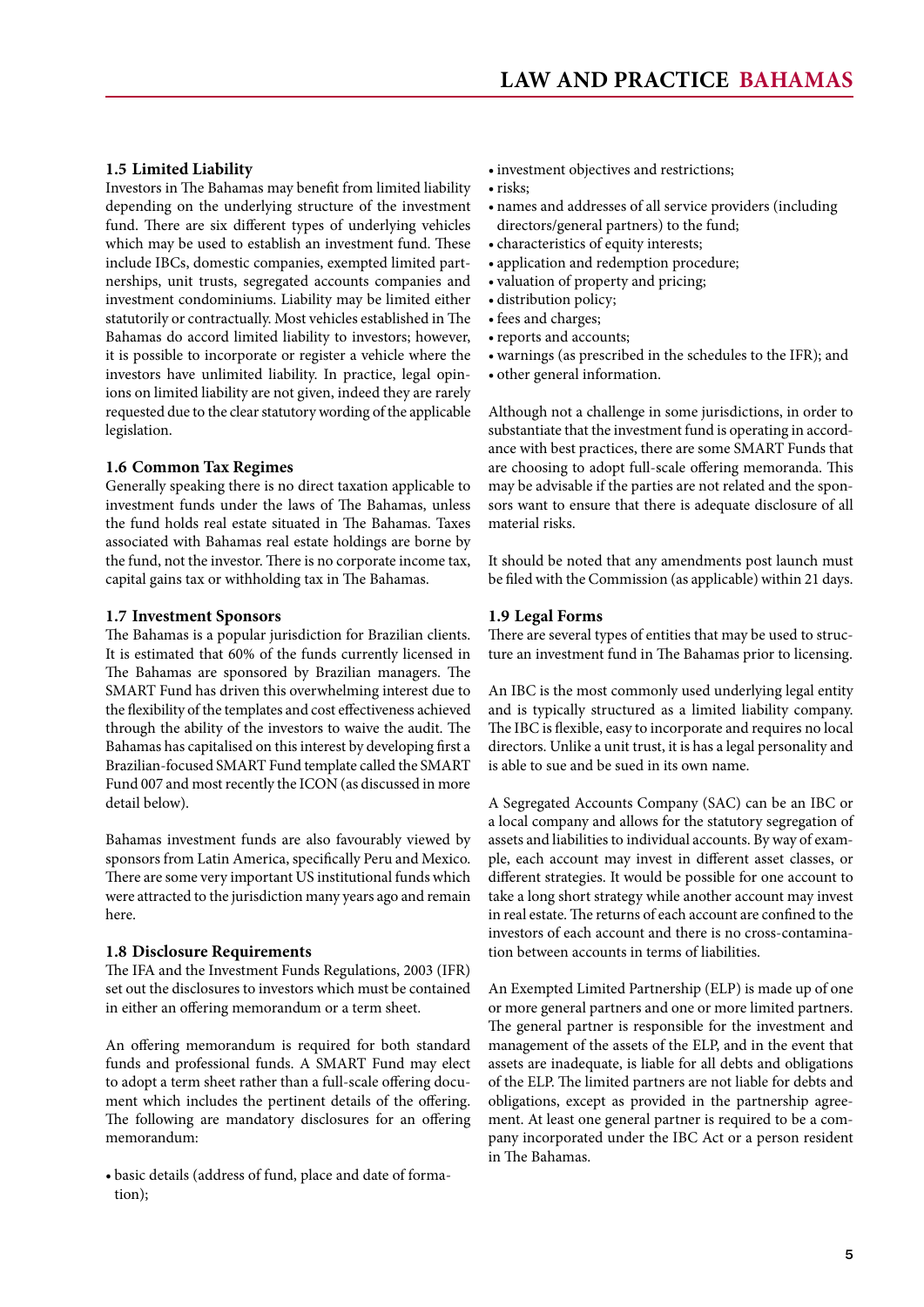<span id="page-5-0"></span>An ELP is a common structure for US master-feeder funds with a US entity (usually a Delaware corporation) acting as general partner. Limited partnership interests would be subscribed for by feeder fund investors who invest all of its assets in limited partnership interests of the ELP.

A Unit Trust (UT) is a common law trust managed by a unit trustee. A UT does not possess a legal personality. The trustee represents the fund with units distributed to investors as evidence of their participation in the fund.

An ICON was modelled after the Brazilian condominium which has formed part of the Brazilian civil code for over 90 years and was developed specifically for the Brazilian market. The ICON is a contractual arrangement between investors pooling assets for the purposes of operating as an investment fund with the fund's administrator acting for and on behalf of the fund in all matters. The ICON has no corporate personality, but is deemed to be able to hold assets in its own name when represented by its general administrator.

## **1.10 Regulatory Status**

The IFA establishes four classes of investment funds: standard funds, professional funds, SMART funds, and recognised foreign funds.

The standard fund is a highly regulated investment vehicle designed to operate as a traditional collective investment scheme. No investor qualifications (eg, as net worth or minimum investment) are mandated for standard funds and for this reason they are often used for 'retail' funds. Further, there are no limits on the number of investors in a standard fund. However, because the interests in a standard fund may be so broadly offered, a standard fund may only be licensed by the Commission.

A standard fund must have a full roster of service providers, including an administrator, an investment manager, an auditor and a custodian.

Interests in a standard fund must be offered via an offering document, and there are express requirements as to its contents and the required disclosures.

A professional fund may only be offered to investors meeting eligibility requirements under the IFA and may be licensed by an unrestricted investment fund administrator (which considerably speeds up the set-up process) or by the Commission. Eligible investors are:

- a licensed bank or trust company;
- a registered or otherwise regulated broker-dealer or firm of security investment advisers;
- a licensed insurance company;
- a licensed or registered or otherwise regulated investment fund;
- • a natural person with net worth (or joint net worth with spouse) in excess of USD1 million;
- • a natural person with annual income in excess of USD200,000 (or joint income with spouse in excess of USD300,000) for the last two years with reasonable expectation of the same income for the current year;
- a trust with total assets in excess of USD5 million;
- any entity in which all equity owners satisfy foregoing requirements; and
- any entity with net assets in excess of USD5 million.

A SMART Fund is designed to permit innovative and flexible structuring of investment funds. The framework allows for any institution to propose a template for adoption as a SMART Fund rule, with specific features distinguishing it from other templates. There must be a valid business case presented to the Commission for the adoption of a new template. Presently there are seven templates. Each template will have been proposed by industry to address market needs. For instance, SMF006 was implemented as a result of the 2008 financial crisis to enable segregation of toxic assets. SMF007 was introduced to mirror the investment requirements of the Brazilian Multi-Mercado Fund and was considered to be more institutional-focused than other templates because of the larger number of investors and the minimum initial investment.

SMART Funds may be licensed by an unrestricted investment fund administrator or the Commission. Key features of the SMART Fund regulatory scheme common to each model include the prospect of using term sheets, rather than full-scale offering documents and the opportunity in certain instances for shareholders to waive an annual audit requirement. The different models of the SMART Fund are set out below.

- SMF001 investors must be customers of the promoter and party to a discretionary management agreement with the promoter.
- • SMF002 limited to no more than ten investors who must all be qualified to invest in a professional fund, a majority of whom are afforded the right to appoint/ remove the fund's operators.
- SMF003 pre-existing exempt fund under former legislation; may have no more than 15 investors who by majority can remove operators of the fund.
- • SMF004 no more than five investors; an administrator is not required. This is the most common vehicle used for related investors and as an investment vehicle for family offices.
- • SMF005 no more than five investors who must all be qualified to invest in a professional fund.
- SMF006 investor must be qualified to invest in a professional fund; used to 'side-pocket' toxic or illiquid assets.
- SMF007 up to 50 investors, each making a minimum investment of USD500,000 or equivalent. SMF007 was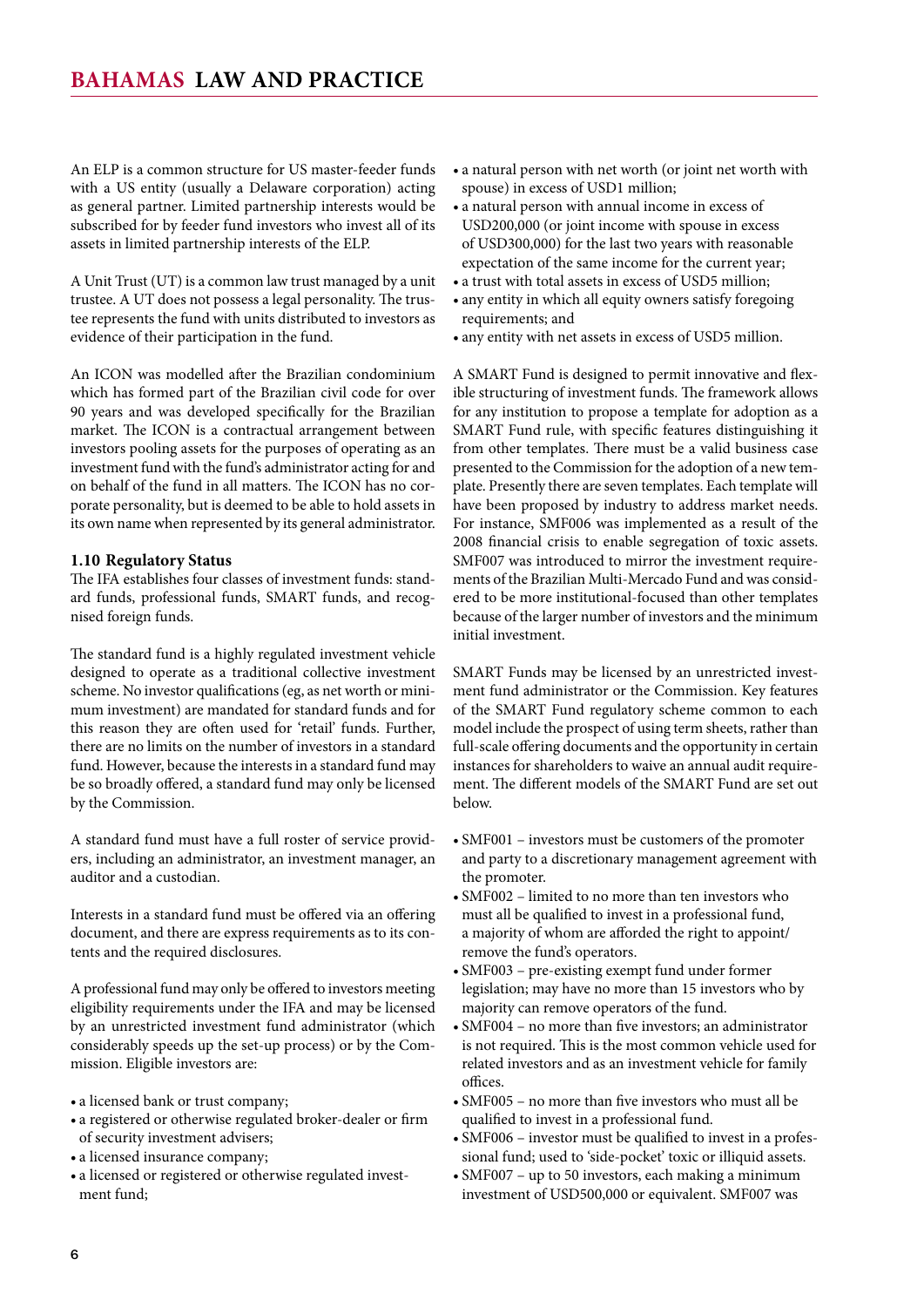<span id="page-6-0"></span>specifically designed to accommodate structuring for Brazilian managers.

A recognised foreign fund is an investment fund licensed or registered in a prescribed jurisdiction and not suspended from operation, which is to be offered to investors in The Bahamas. It is deemed Bahamas-based by virtue of its relationship with a local service provider. It is required to register directly with the Commission. This category of fund will be abolished when the Bill is enacted.

A non-Bahamas based fund is an investment fund whose sole nexus to The Bahamas is through its sale of interests in or from The Bahamas. An NBBF may not have any service providers (eg, investment manager, administrator, custodian) within The Bahamas. It is required to apply for the appointment of a local representative, and this representative must be approved by the Commission. When the Bill is enacted, the sale of equity interests will no longer create a nexus requiring a representative to be appointed. Instead, a representative will only be required to be appointed if the fund is administered or managed in or from The Bahamas.

An ICON is a contractual relationship between one or more participants who have pooled assets for the purposes of operating as an investment fund, and an investment condominium must be licensed as an investment fund under the Investment Funds Act. It may be formed to operate as an open-ended fund (in which participants can call for a redemption of their interests) or a closed-ended fund (in which they may not). The ICON does not possess legal personality but, when represented by its administrator, is able to hold assets in its own name, enter into agreements and sue or be sued in its own name.

## **1.11 Legal, Regulatory or Tax Legislative Changes**

There are several recent and forthcoming amendments which are applicable to investment funds and fund managers, the most important of these is that the IFA is due to be repealed and replaced in 2019 with the Investment Funds Bill, 2019. It is expected that the Bill will be passed into legislation before the end of Q2. The Bill's focus is clarifying the duties of directors and administrators; establishing standards that are AIFMD compliant to eventually allow The Bahamas to qualify for EU passporting; and to mandate the licensing and/or registration of fund managers in line with global standards.

The Removal of Preferential Exemptions Act, 2018 (RPEA) was enacted on 21 December 2018 and addresses the removal of ring-fencing provisions. The RPEA revokes preferential tax exemptions previously afforded to IBCs, executive entities, ELPs and ICONs on the Bahamas Company Register, prior to the commencement of the RPEA and which were deemed non-resident for exchange control purposes and thus previously enjoyed an exemption from all taxes from

the date of incorporation/registration, for a period of 20 years. These entities will now lose these preferential exemptions, effective three years from the date of commencement of RPEA (approximately 2021).

Newly incorporated entities will have no express statutory exemption from taxation in The Bahamas. The revocation of preferential exemptions is not expected to materially impact investment funds established in The Bahamas.

The CESA was enacted on 20 December 2018 and is expected to impact fund managers (as discussed herein). It is not expected to impact investment funds.

## **2. Fund Investment**

## **2.1 Types of Investors**

The types of investors in The Bahamas which predominantly invest in investment funds include institutional investors, high net worth individuals (HNWI), family offices and retail investors.

Institutional investors, HNWI and family offices that are non-resident for exchange control purposes may invest without restriction in any investment fund denominated in any currency other than the Bahamian dollar.

#### **2.2 Legal, Regulatory and Investment Structures**

Investors in The Bahamas tend to be conservative, valuing fairly liquid investment funds which provide stable but lower returns. They tend to be agnostic about structure, unless the structure provides other benefits.

Non-Bahamian institutional investors tend to invest in more complex strategies, such as private equity funds and hedge funds. Here we see a combination of structures such as master-feeder involving a US master fund and a Bahamas feeder fund. Another popular vehicle is the SAC which allows multiple strategies to be run in a single fund, with statutory protection from cross-class liability and contamination. An SAC is also highly attractive for achieving economies of scale with the potential for shared costs and expenses.

For private equity funds in particular, the SMART Fund models provide particular advantages. The ability to waive the requirement to perform an annual audit allows the audit to be delayed until the occurrence of a liquidity event, which is highly advantageous from a cost and administrative perspective.

#### **2.3 Legal, Regulatory or Tax Themes/Issues**

There are no significant legal, regulatory or tax issues faced by investors under the laws of The Bahamas. Note that as the majority of funds in The Bahamas are organised to raise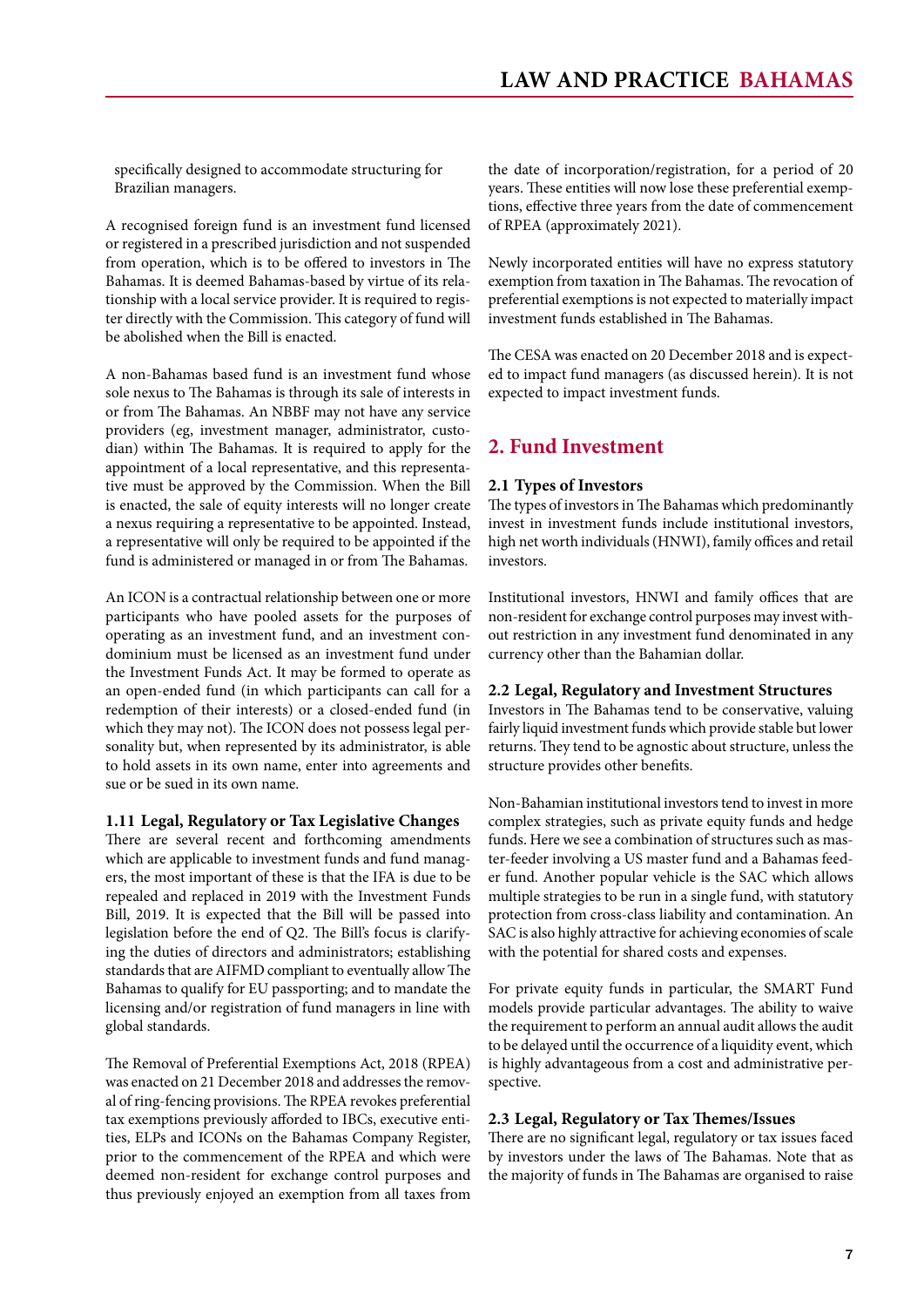<span id="page-7-0"></span>funds outside The Bahamas, there may very well be tax issues associated with an investor's home jurisdiction.

## **2.4 Restrictions on Investors**

There are few restrictions on investors investing in funds in The Bahamas. Fund-specific investor qualifications are described under **1 Fund Formation**.

The Bahamas has an exchange control regime which restricts and regulates the conversion of Bahamian currency and is applicable to those deemed or designated resident for exchange control purposes. A resident in this context does not necessarily indicate a physical presence in The Bahamas, as there are a number of individuals and entities deemed or designated non-resident, even though they are physically present in The Bahamas. Citizens and permanent residents with an unrestricted right to work in The Bahamas are considered residents for exchange control purposes.

Should a resident investor wish to invest in an investment fund whose base currency is a currency other than Bahamian dollars, the investor must seek the prior approval of the Exchange Control Department of the Central Bank.

It should be noted that there have been recent relaxations to these policies issued by the Central Bank which now enable resident investors to invest in certain approved US dollardenominated funds sponsored by regulated financial institutions in The Bahamas, without the investor seeking any approval.

## **2.5 Marketing Restrictions**

With respect to marketing restrictions, the IFA explicitly states that an investment fund that wishes to sell its equity interests in or from The Bahamas must appoint a representative. The Bill contains no such restrictions; the Commission may issue policies or guidance in the future which address restrictions on marketing.

## **3. Regulatory Environment**

## **3.1 Regulatory Regime**

As mentioned previously, a fund manager or adviser incorporated in The Bahamas and managing and/or advising only Bahamas licensed investment funds is not required to be licensed or registered under the SIA. There is also no licensing or registration requirement under the IFA.

A fund manager incorporated in The Bahamas which intends to manage Bahamas funds and funds incorporated in other jurisdictions is required to be licensed. An application is made to the Commission consisting of an application form, due diligence, business plan containing three-year projections and all requisite policy and procedure manuals. Fund managers and advisers are required to have written policies

and procedures addressing AML/CFT, conflicts of interest, client classification/suitability, business continuity and general trading policies. A straightforward application typically takes up to 90 days; applications may become prolonged if the intended operations are complex or if there are even minor regulatory breaches (or investigations) uncovered by the Commission in the course of their due diligence which need to be responded to and addressed. As a point of practice, if there are any known regulatory issues, these should be fully disclosed at the outset with supporting documentation which evidences adequate resolution. The Commission is a conservative regulator and has demonstrated a preference for licensing and registering firms which have a regulated presence in an IOSCO A jurisdiction.

## **3.2 Territorial Reach of Regulators**

Presently there are no restrictions for a fund manager registered in another jurisdiction to provide services to a fund in The Bahamas. As discussed herein, the Bill will mandate that a fund manager, whether incorporated in The Bahamas or elsewhere, shall be required to be licensed or registered in The Bahamas.

Under the Bill, if a fund manager is licensed or registered in a prescribed jurisdiction, they are only required to register with the Commission. This registration process is intended to be light touch. Licensing on the other hand contemplates a full-scale application process. It is expected that the provisions will follow those contained in the SIA; however, this firm does not have clarity on this process at this time.

## **3.3 Regulatory Approval**

There is no restriction on the marketing of funds licensed or registered with the Commission.

There is a general prohibition on the marketing of funds (which would include cold-calling, circulation of materials which intend to induce a person to purchase equity interests in a fund, even on a reverse solicitation basis) which are not licensed or registered with the Commission. Under the IFA, an investment fund which intends to sell its equity interests in or from The Bahamas shall not offer its equity interests for sale, unless it has appointed a representative approved by the Commission.

However, there is a tolerated market practice which has been informally accepted by the Commission as constituting regulatory policy and this is demonstrated by the provisions in the Bill. The Bill removes the nexus created by the selling of equity interests in or from The Bahamas which previously existed under the IFA. An investment will no longer be required to appoint a representative solely by virtue of offering to sell equity interests in The Bahamas. In the interim, the tolerated market practice is that equity interests in investment funds which are not licensed or registered in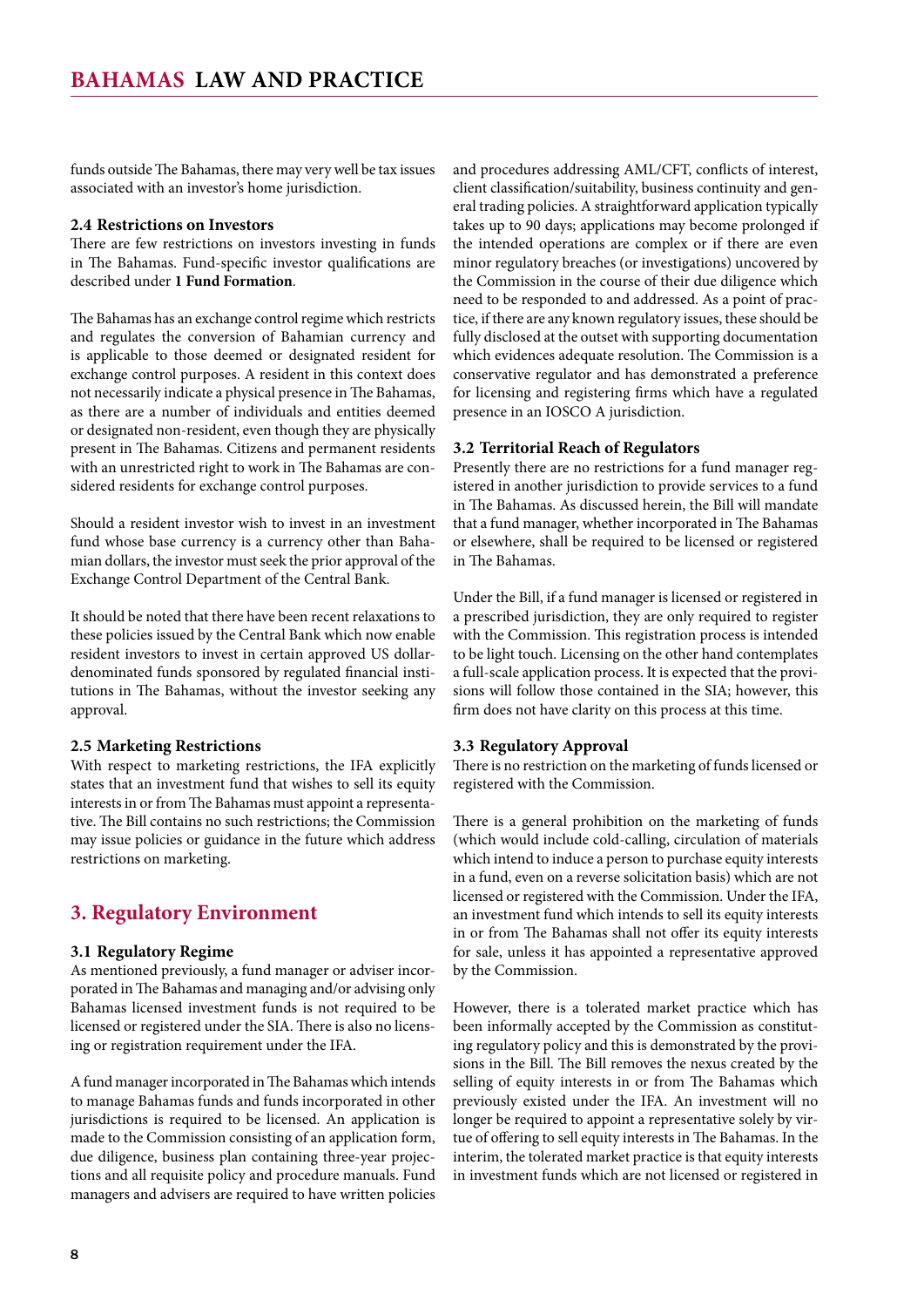<span id="page-8-0"></span>The Bahamas may be offered to a limited number of investors who are non-resident for exchange control purposes.

It should be noted that there are presently no formal policies or guidelines on the marketing of investment funds.

## **3.4 Authorisation of Marketing Activities** See **3.3 Regulatory Approval**.

## **3.5 Investor-Protection Rules**

See **3.3 Regulatory Approval**.

## **3.6 Approach of the Regulator**

Generally speaking, the Commission is co-operative in its approach to regulatory questions. There have been challenges in receiving published guidance on regulatory matters, although they are inclined to respond to questions on a case-by-case basis. Although this may create issues from a regulatory interpretation and consistency standpoint, the Commission tends to be flexible and pragmatic in its approach. Licensing applications are typically dealt with punctually, although complex matters can lengthen timelines significantly.

With respect to enforcement actions, the Commission recently published its Examination Priorities for 2019, with a focus on sufficiency of a registered firm's anti-money laundering and counter terrorist financing (AML/CTF) processes and the business conduct and risk profile of systemically important entities. Historically, the Commission's enforcement powers have focused on business conduct and consumer protection. It is expected that the Commission will be more aggressive on AML/CTF breaches which is highlighted in their recent published policy on the Assessment of Administrative Penalties for Anti-Money Laundering and Counter-Terrorist Financing Infractions.

## **4. Fund Finance**

## **4.1 Access to Fund Finance**

While there is no restriction on investment funds established in The Bahamas accessing fund financing or leverage within The Bahamas, the banks and financial institutions do not commonly engage in providing this financing or leverage.

## **4.2 Borrowing Restrictions/Requirements**

An investment fund may borrow as part of its overall strategy, subject to full disclosure of its ability to borrow (including any restrictions and/or thresholds) being made in its offering document or term sheet.

## **4.3 Securing Finance**

See **4.2 Borrowing Restrictions/Requirements**.

**4.4 Common Issues in Relation to Fund Finance** See **4.2 Borrowing Restrictions/Requirements**.

## **5. Tax Environment**

## **5.1 Tax Framework**

As discussed herein, there are no applicable taxes to investment funds or, for that matter, to investors under the laws of The Bahamas at this time.

## **5.2 Tax Treaty Network**

Due to the absence of any direct taxation, The Bahamas has no double taxation treaties. Investment funds are therefore organised using a tax neutral platform, typically avoiding double taxation in any event.

The Bahamas is party to tax information exchange agreements and has adopted FATCA and the multilateral Convention on Mutual Administrative Assistance in Tax Matters which implements the common reporting standard.

## **5.3 FATCA and CRS Regimes**

For the purposes of this following section, capitalised terms used herein shall have the meaning ascribed in the relevant FATCA and CRS guidance notes.

Under the FATCA and CRS regime, a foreign financial institution (FFI) includes any entity which is regarded as an investment entity. An investment entity is any entity that primarily conducts as a business one or more of the following activities or operations for or on behalf of a customer:

- trading in money market instruments (cheques, bills, certificates of deposit, derivatives, etc);
- foreign exchange;
- exchange, interest rate and index instruments;
- transferable securities;
- • commodity futures trading;
- individual and collective portfolio management;
- • otherwise investing, administering, or managing funds or money on behalf of other persons; or
- the gross income of which is primarily attributable to investing, reinvesting, or trading in financial assets, if the entity is managed by another entity that is a depository institution, a custodial institution, a specified insurance company, or an investment entity.

The FFI is required to report on its equity interest holders.

In the context of investment funds, the fund will likely satisfy one of the above investment entity tests, and therefore be an FFI. As an FFI, the investment fund reports on itself for the purposes of FATCA and CRS, reporting on its equity interest holders.